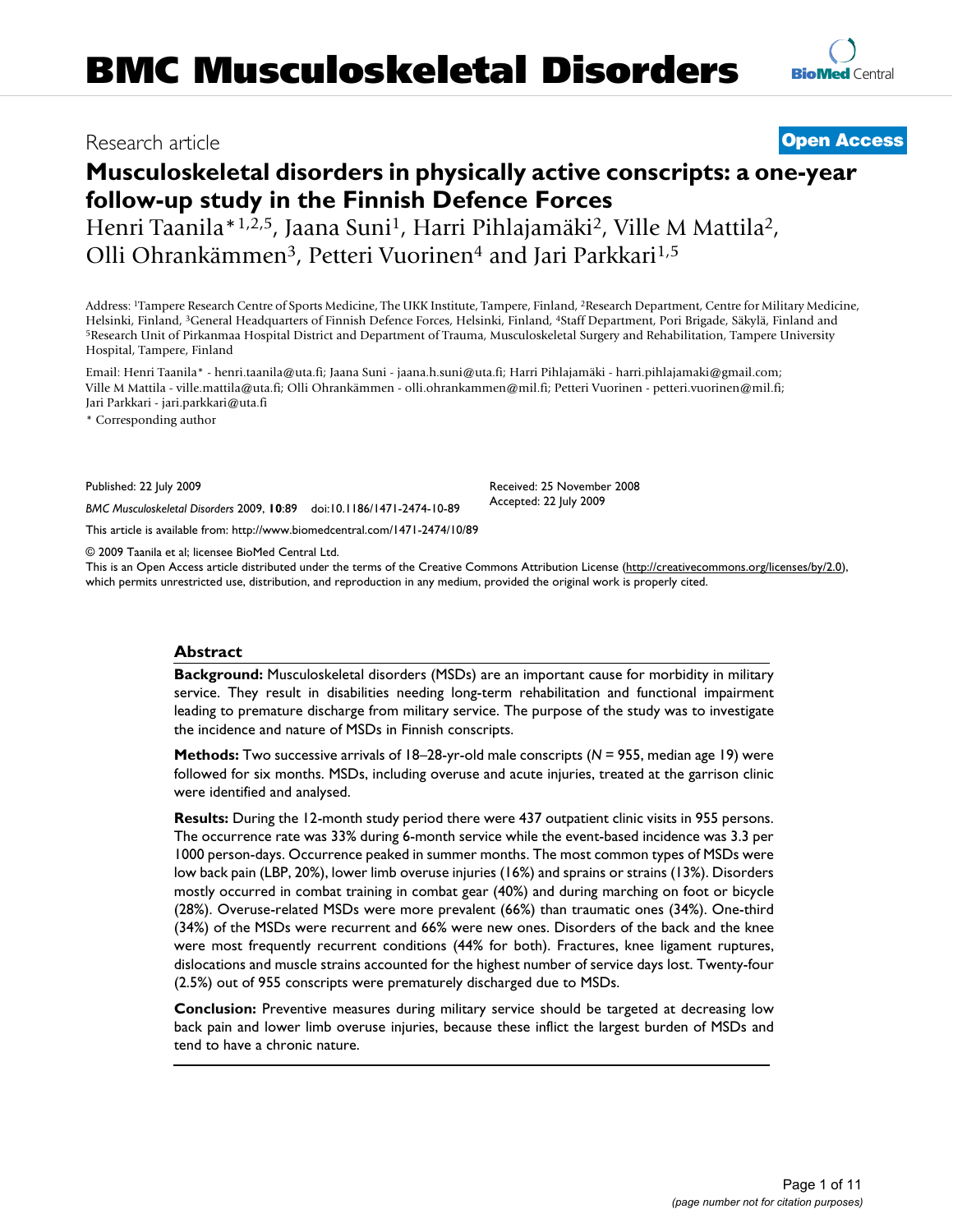# **Background**

Current recommendations for physical activity and public health strongly suggest that engaging in regular physical activity improves cardiovascular health and reduces the risk of many chronic diseases [1]. However, with increasing amounts of physical activity, such as after arrival to military service, there is also an increased risk of musculoskeletal injury or disorder. A recently published hospital discharge register-based study reported an annual incidence for traumatic injury hospitalisation of 94 per 1000 conscripts over a 10-year study period, and concluded that injuries represent a major cause of morbidity in the Finnish Defence Forces. A limitation of the study was, however, that minor injuries not needing hospitalisation were not registered [2]. MSDs represent the second biggest reason for untimely discharge from military service in Finland, and their number rose heavily (62%) at the turn of the millennium [3]. Since over 80% of the male citizens in Finland complete their compulsory military service, musculoskeletal injuries and disorders during military service have also importance from the public health point of view. They result in disabilities needing expensive treatment, long-term rehabilitation and functional impairment leading to premature discharge from military service.

In spite of the overall high prevalence of injuries, there is not much epidemiological data concerning injuries during conscription military service. In addition to hospital discharge studies [2,4], some specific conditions in small target populations have been described such as acoustic injuries [5], frostbites [6], patellar dislocations [7], low back pain (LBP) [8] and stress fractures [9-13]. In the Norwegian and Danish conscription armies, some larger scale epidemiological studies have shown that a significant number of training days are lost due to injuries [14-16].

|  |  |  | Table 1: Baseline characteristics of two arrivals of 955 male conscripts. |  |  |  |  |  |
|--|--|--|---------------------------------------------------------------------------|--|--|--|--|--|
|--|--|--|---------------------------------------------------------------------------|--|--|--|--|--|

| Variable                                              | 1st arrival $(N = 359)$ |           | 2nd arrival $(N = 596)$ |           | Missing (total number) | P-value <sup>1</sup> |
|-------------------------------------------------------|-------------------------|-----------|-------------------------|-----------|------------------------|----------------------|
| Age <sup>2</sup> (range yrs)                          | $20(18-28)$             |           | $19(18-27)$             |           | $3(0\%)$               | < 0.001              |
| $BMI3$ (range, kg/m <sup>2</sup> )                    | $23.7(15.1 - 45.9)$     |           | $23.8(16.4-39.4)$       |           | 88 (9%)                | 0.70                 |
|                                                       | Yes                     | No        | Yes                     | No        |                        |                      |
| High level of education <sup>4</sup>                  | 151(42%)                | 201 (56%) | 239 (40%)               | 351 (59%) | 13(1%)                 | 0.47 <sup>8</sup>    |
| High level of previous physical activity <sup>5</sup> | 114(32%)                | 238 (66%) | 177 (30%)               | 412 (69%) | 14(1%)                 | 0.45 <sup>8</sup>    |
| Good self-assessed health <sup>6</sup>                | 194 (54%)               | 158 (44%) | 308 (52%)               | 282 (47%) | 13(1%)                 | 0.398                |
| Clear musculoskeletal symptoms7                       | 100(28%)                | 251 (70%) | 174 (29%)               | 416 (70%) | 14(1%)                 | 0.74 <sup>8</sup>    |

1 P-value for difference between the arrivals

2 P-value was examined by using Mann-Whitney U test for median difference

3 Body mass index, P-value was examined by using Independent t test for mean difference

4 Graduated or studies in higher education institution

6 Compared to age-mates

7 Symptoms lasting more than 7 days at least in one anatomical region during the last month before entry to military

8 P-value was examined by using  $\chi^2$  statistics for difference

Before a measure or programme for injury prevention is initiated, the extent of the problem should first be defined. The purpose of this prospective one-year followup study was to investigate the incidence and nature of MSDs leading a conscript to seek medical care.

#### **Methods**

#### *Subjects*

The subjects of this study consisted of male conscripts (*N* = 955) from four companies of one brigade (Pori Brigade, Säkylä) in the Finnish Defence Forces. The four companies enrolled into the study were the anti-tank company, the signal company, the mortar company and the engineer company. The Pori Brigade is a typical garrison in the Finnish Defence Forces and the chosen companies form a representative sample of conscripts. During the study year, two arrivals of conscripts started service in the brigade: 359 in July 2006 and 604 in January 2007. Key characteristics of the two arrivals are presented in Table 1.

The health status of conscripts was checked during the first week of service by routine medical screenings performed by a physician. If a conscript was found to have had onset of a severe MSD before the beginning of the service, he was discharged. One participant released temporarily (for 24 months) from the service at the medical screening was excluded. Seven (< 1%) out of 962 conscripts refused to participate in the study. All the remaining conscripts agreed to participate and gave their informed consent before the initiation of the study. The age of the conscripts varied from 18 to 28 years (median 19 yr). All subjects were followed for six months starting from the first day of service. Approval for the study protocol was obtained from the Ethical Committee of Pirkanmaa Hospital District on the April 11, 2006 (ref: R06063).

<sup>5</sup> Sweating exercise at least three times per week during the last month before entry to military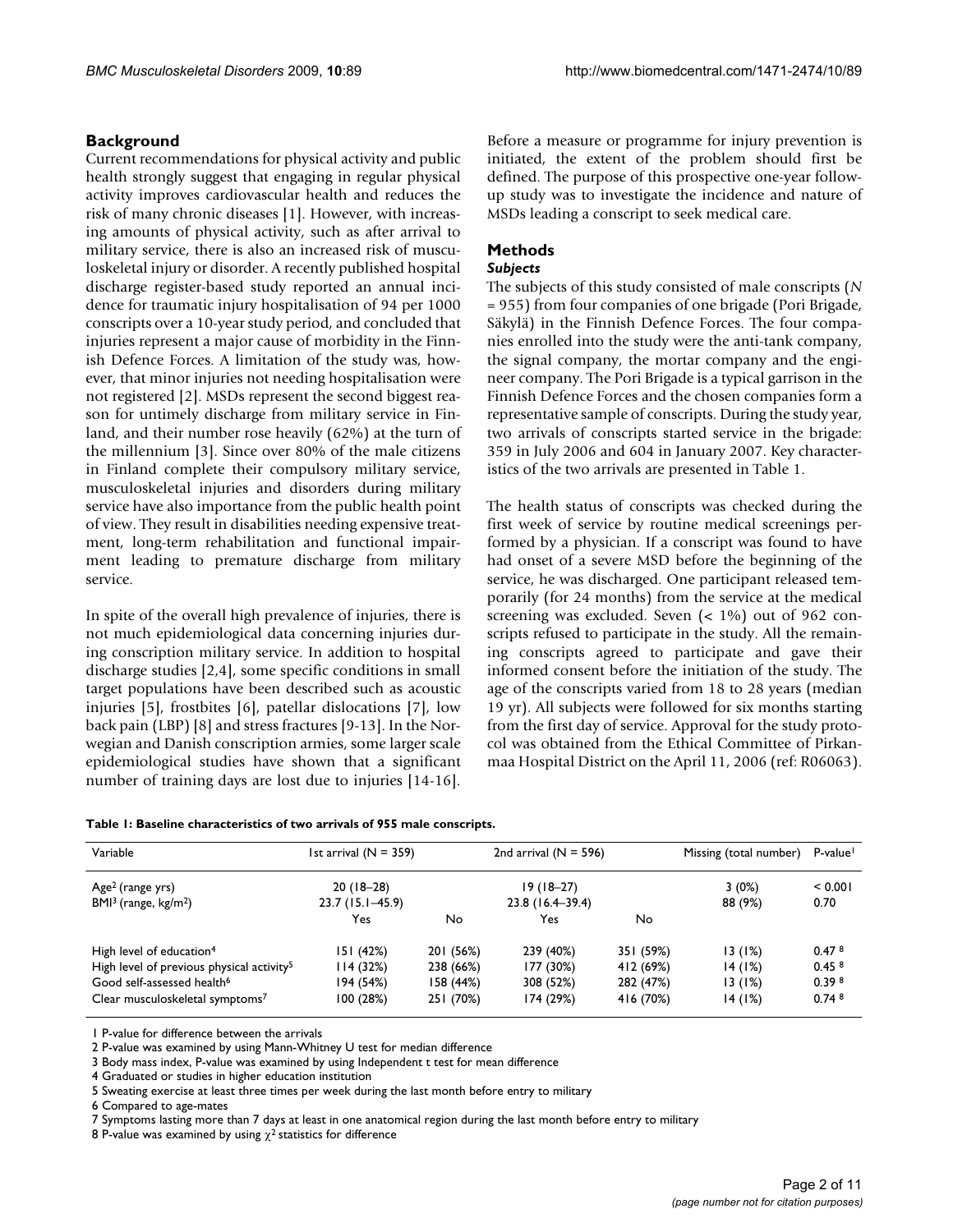#### *Physical training programme*

In the beginning of military service, all Finnish conscripts perform the basic training of 8 weeks of varying physical activities including marching, cycling, skiing, orienteering, swimming, drill training and combat training in combat gear. There is an average of 17 hours per week of military training and the intensity is constructed so as to be gradually increasing. In addition, conscripts perform other physical exercises such as jogging, team sports, and circuit training 7 hours per week on average. The basic training period is followed by diverse individual training programmes. However, over the following 4 months of service, the amount of moderate and high-intensity physical training is maintained at the same level in different companies. During the first 6 months of military service, conscripts are expected to complete approximately 450 hours of instructed physical training (19 hours per week).

In addition to the compulsory, supervised training garrisons offer a variety of opportunities for physical activity during leisure time including jogging, weight training and lifting and team sports. Approximately 20% to 40% of conscripts practice sports during their leisure time.

## *Musculoskeletal disorder registration*

The data was collected between July 2006 and June 2007. A musculoskeletal disorder (including overuse and acute injuries) was defined as an event that resulted in physical damage to the body and for which the conscript sought medical care from the garrison clinic. At the clinic, assisted by the healthcare personnel, a conscript filled out a disorder questionnaire eliciting the type, anatomical location, severity, associated activities and cause of MSD. By using this form, minor injuries that would not have been detected by standard medical record data were also identified and analysed. All answers were checked by nurse or physician and any unanswered question was answered if possible. The proportion of unanswered questions was low (< 4% per question). Since conscripts may have had suffered from multiple MSDs during a single visit to the garrison clinic, the total numbers of MSDs exceeded the number of outpatient clinic visits.

The disorder questionnaire included 26 different defined MSD types and an open question for undefined MSD. The type of MSD was categorised as acute if the MSD had sudden onset involving known trauma. Overuse-related MSDs had a gradual onset without known trauma [17,18]. For instance, overuse conditions of the knee, shin, ankle and foot were categorised as lower limb overuse injuries, whereas sprains, strains, wounds, internal knee ligament ruptures and joint dislocations were typically categorised as acute injuries. LBP was defined to be either local pain in the lower back or pain radiating above the knee. The MSD was considered recurrent when the conscript has previously sustained an MSD of the same type and in the same location [17,18].

Disorders which had occurred during the conscript's leisure time or on the way to vacation or back to garrison were included, but those occurring prior to the beginning of the military service were excluded from the data. The aetiological circumstances of the onset of MSDs during actual military service were charted more thoroughly by use of an additional question (Fig. 1). After careful clinical examination and necessary diagnostic tests and radiological graphs the most accurate diagnosis was selected by a physician according to the 10th Revision of the International Statistical Classification of Diseases and Related Health Problems (ICD-10). The severity of MSD was categorised according to the number of days it prevented physical exercise: 1–7 days denoting minor, 8–30 days moderate and > 30 days severe disorder [19]. Premature release from military service was indicated when a physician determined a conscript unable to continue military training. There were three discharge categories: A) temporary medical discharge from military service; B) permanent medical discharge from service in peacetime; and C) applying for non-military service (Table 2).

## *Statistical analysis*

SPSS 16.0 for Windows software (SPSS Inc., Chicago, IL) was used for statistical analysis. Occurrence rate was calculated by dividing the number of conscripts with one or more MSDs treated in the garrison clinic (numerator) for MSD by the total number of conscripts (denominator) and expressed as a percent. Person-based incidence was calculated by dividing the number of conscripts treated in the garrison clinic for MSD by the exposure time. Exposure time for person-based incidence was calculated until onset of the conscript's first MSD. Event-based incidence was calculated by dividing the total number of MSDs by the exposure time. Exposure time for event-based incidence was calculated until the end of follow-up. Time loss due to MSD was allowed for when calculating the exposure time for the event-based incidence. If a conscript was discharged from the military service, this was taken into account in exposure times. The incidences with 95% confidence intervals (CI) were expressed per 1000 persondays. Descriptive statistics were used to analyse the data. Cross-tabulations and chi-square test were used to analyse categorical variables. To examine differences in the occurrence rate of MSDs between the two arrivals of conscripts and between the service stages, the  $\chi^2$  statistics was used to test the hypothesis of no difference. Mann-Whitney U test was used to test if a difference existed between the arrivals in age variable. Since BMI was distributed normally, the difference of BMI between the arrivals was analysed by using the Independent t-test. A *P* value of < 0.05 was considered statistically significant.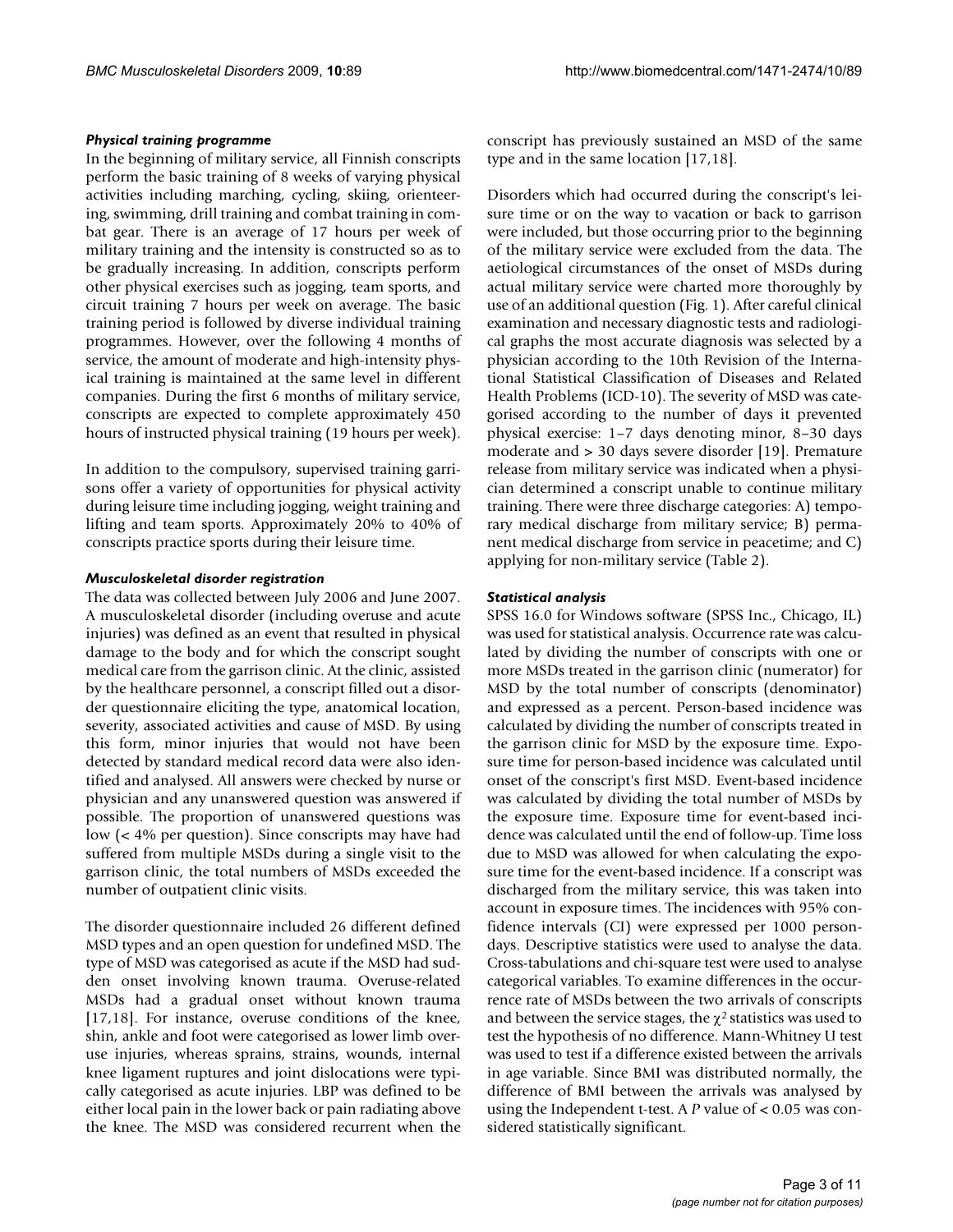**Table 2: Numbers and reasons for premature discharge from military service.** 

|                                                                                         | <b>Diagnosis</b>                                                                                         |
|-----------------------------------------------------------------------------------------|----------------------------------------------------------------------------------------------------------|
| Mental and behavioural disorders                                                        |                                                                                                          |
| 15                                                                                      | Adjustment disorders                                                                                     |
| 4                                                                                       | Depressive episodes                                                                                      |
| 3                                                                                       | Anxiety disorders                                                                                        |
| Т                                                                                       | Mental and behavioural disorders due to use of stimulants                                                |
|                                                                                         | Total 23 conscripts, 26% of all premature discharges                                                     |
| Musculoskeletal disorders & injuries                                                    |                                                                                                          |
| 8                                                                                       | Overuse injury of the limb                                                                               |
| 3                                                                                       | Tendinopathies                                                                                           |
| 3                                                                                       | <b>Dislocations</b>                                                                                      |
| 3                                                                                       | Low back pain                                                                                            |
| 2                                                                                       | Juvenile osteochondrosis                                                                                 |
| $\overline{2}$                                                                          | Internal injury of the knee joint                                                                        |
|                                                                                         | Fracture of the neck of the femur                                                                        |
|                                                                                         | Fracture of carpal bones                                                                                 |
|                                                                                         | Injury of the extensor muscle and tendon of a finger                                                     |
|                                                                                         | Total 24 conscripts, 27% of all premature discharges                                                     |
|                                                                                         | Total II conscripts, 12% of all premature discharges                                                     |
| Cardiovascular disorders<br><b>Gastrointestinal diseases</b><br>Dermatological diseases | Total 3 conscripts, 3% of all premature discharges<br>Total 2 conscripts, 2% of all premature discharges |
|                                                                                         | Total 2 conscripts, 2% of all premature discharges                                                       |
| Other reasons                                                                           |                                                                                                          |
|                                                                                         | Sleep disorders                                                                                          |
|                                                                                         | Postviral fatigue syndrome                                                                               |
|                                                                                         | Pronounced myopia                                                                                        |
|                                                                                         | Total 3 conscripts, 3% of all premature discharges                                                       |
|                                                                                         | Total 68 conscripts, 76% of all premature discharges                                                     |
|                                                                                         | Reasons for permanent medical discharge from military service                                            |
|                                                                                         |                                                                                                          |
| Mental and behavioural disorders                                                        |                                                                                                          |
| 2                                                                                       | Adjustment disorders                                                                                     |
| 2                                                                                       | Depressive episodes                                                                                      |
| T                                                                                       | Mixed and other personality disorders<br>Panic disorder                                                  |

**Total 6 conscripts, 7% of all premature discharges**

**C. 16 persons (18% of all premature discharges) applied for non-military service**

Cases are divided in temporary (A) and permanent (B) categories in 955 male conscripts during a 6-month period, including 16 conscripts who applied for non-military service (C).

# **Results**

#### *Occurrence of musculoskeletal disorders*

During the 12-month study period (July 2006 – June 2007), altogether 437 outpatient clinic visits were registered in the garrison clinic due to MSDs. A total of 318 of 955 (33%) conscripts sustained one or several MSDs during the six-month service. Of these, 72% were treated once, 20% twice and 8% three or four times at the clinic. The event-based incidence for MSD was 3.3 (95% CI: 3.0– 3.7) per 1000 person-days. Person-based incidence was 2.4 (95% CI: 2.2–2.6) per 1000 person-days.

Occurrence of MSDs was highest during the summer months with the peak in August (18 admissions per 100 conscripts) when the July arrivals were performing their intensive basic training period. In winter, the rates were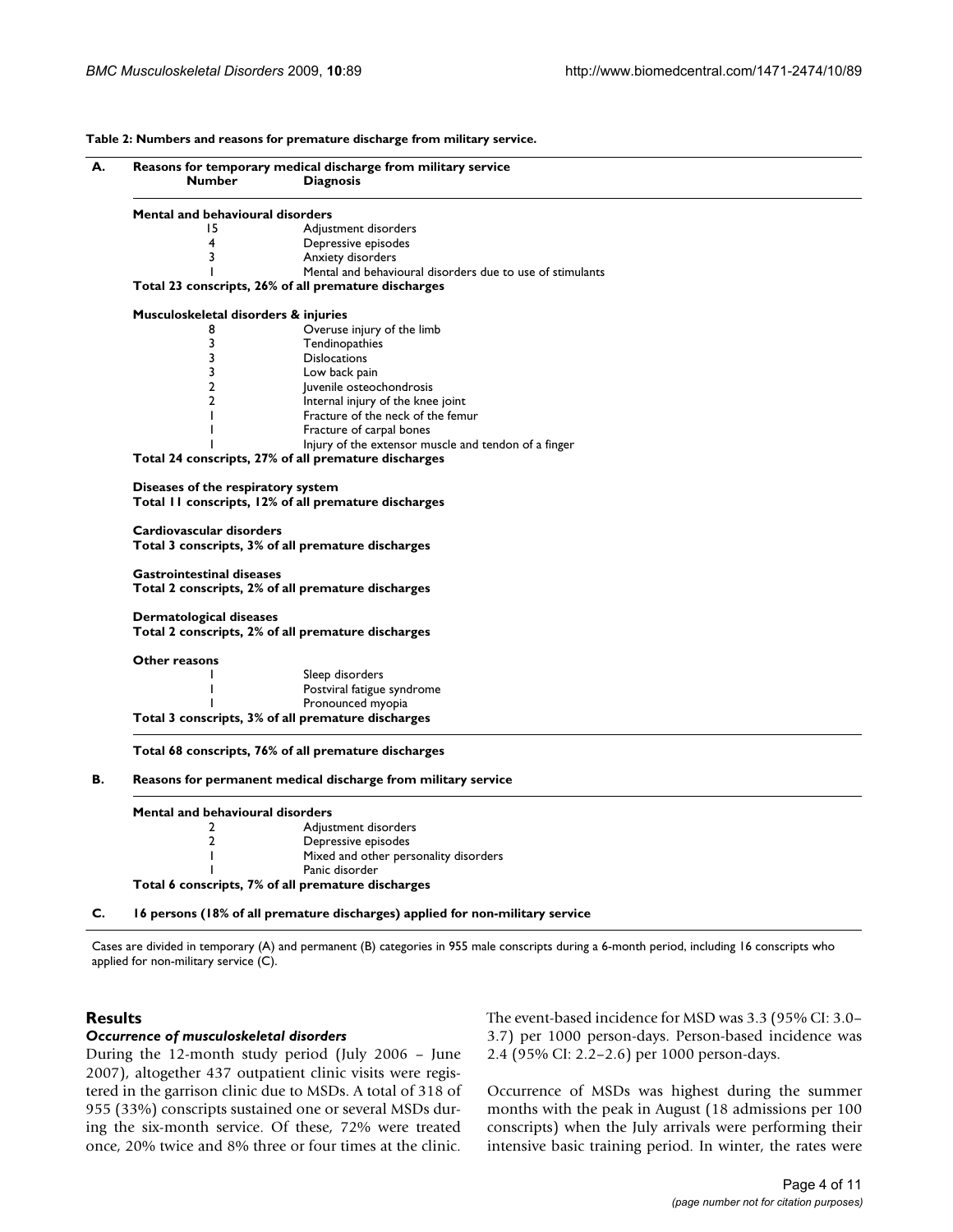

# **Figure 1** Distribution of musculoskeletal disorders by associated activities in 955 male conscripts during 6-month military service

**Distribution of musculoskeletal disorders by associated activities in 955 male conscripts during 6-month military service**. \* The term "not during actual military service" includes disorders during vacations, during travel to vacation or back to garrison or during off-duty time in the evenings. Count next to the bar is the absolute number.

generally lower with the lowest seen in March (3 admissions per 100 conscripts). No clear peak was found in January or February (8 and 7 admissions per 100 conscripts, respectively), when the second arrival served their first weeks. For the majority of conscripts military service has been divided into three stages of equal duration. During the first stage (basic training, service weeks 1–8), 15% of conscripts were treated at least once at the garrison clinic due to MSD. In the second (special training, service weeks 9–17) and third stages (team training, service weeks 18– 26), the figures were approximately 14% and 13%, respectively. These rates were not statistically significantly lower compared to the rate of the basic training stage (χ2-test, *P* > 0.10 for both). However, the first arrival of conscripts (July 2006) had a higher occurrence rate for MSDs (40%) than the second arrival starting in January 2007 (29%) (χ2-test, *P* < 0.001).

#### *Type and anatomical location of musculoskeletal disorders*

The most common types of MSDs were LBP (20%), lower limb overuse injuries (16%) and sprains or strains (13%), which accounted for 49% of all disorders (Fig. 2). Most disorders were found on the lower limbs (61%). The upper limbs (including shoulders) were involved in 12% and the other parts of the body in 27% of the disorders. Anatomically, the most typical locations were the back  $(20\%)$ , the knee  $(18\%)$ , the ankle  $(12\%)$ , and the foot

(9%), and they represented over half (60%) of all anatomical locations with MSDs (Fig. 3).

Overuse-related MSDs (66%) were nearly two times more prevalent than traumatic ones (34%). This distribution remained the same for both conscript batches. Foot and ankle disorders mostly originated from overuse (Table 3).

One third (34%) of the MSDs were recurrent disorders and 66% were new. Lower limb injuries or disorders in the ankle or foot were mostly new (84–87%), whereas disorders of the back and the knee were more frequently recurrent conditions (Table 4).

## *Associated activities and severity of musculoskeletal disorders*

MSDs occurred mostly (91%) in the course of the military service, 9% during vacations and two cases (0.5%) occurred while travelling to holiday or back to the garrison.

Of the aetiological circumstances, combat training in combat gear was more common (40% of all scenes) than marching on foot or bicycle (28%) or other physical exercise (13%). In total, over 90% of the disorders emerging during military service were training-related (Fig. 1). Disorders during marching were mostly overuse type,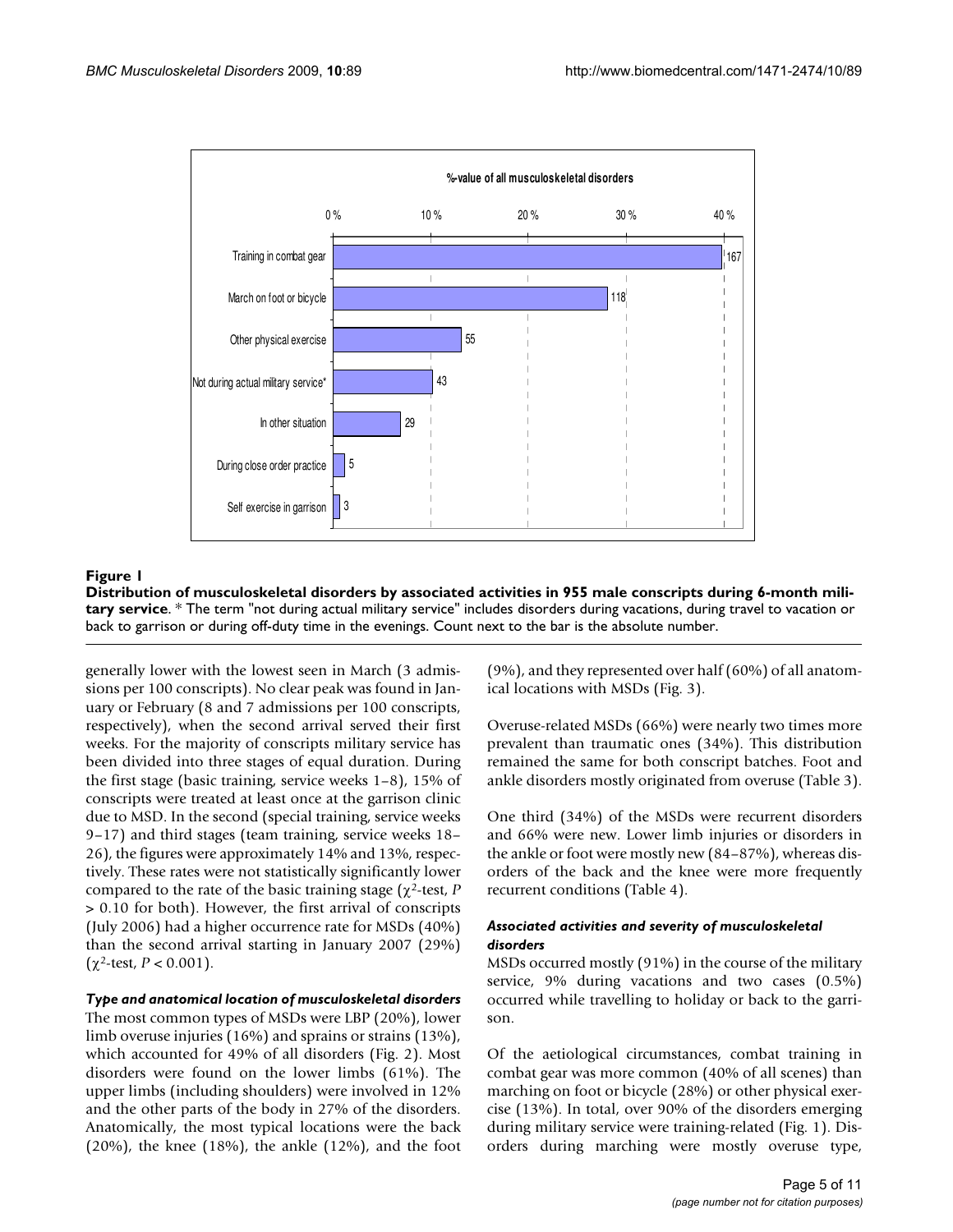

#### Distribution of musculoskeletal **Figure 2** disorders by injury type in 955 male conscripts during 6-month military service

**Distribution of musculoskeletal disorders by injury type in 955 male conscripts during 6-month military service**. Count next to the bar is the absolute number.

whereas traumatic injuries were more common during combat training in combat gear or during other physical exercise (Table 5).

The majority (87%) of disorders were classified minor leading to a maximum of 7-day exemption from physical exercise, while moderate disorders accounted for 9% and severe disorders for 4% of all cases. Fractures, knee ligament ruptures, dislocations and muscle strains represented the most severe injuries and accounted for the highest number of service days lost. Seven of twelve fractures had traumatic origin (wrist (2 cases), brachium, finger, clavicle, foot and neck of the femur) and five were stress fractures (foot (4 cases), calcaneus). In addition, there were six dislocations (one patellar, one of the sternoclavicular joint and four anterior dislocations of the humerus).

Of the total of ninety discharges (9% of all conscripts), twenty-four (2.5%) conscripts were released temporarily (for at least 6 months) from military service due to musculoskeletal injuries consisting mostly of overuse injuries of the lower limb, LBP, tendinopathies and joint dislocations. All permanent releases (6 conscripts) were due to mental disorders (Table 2). Of these, three had a secondary diagnosis associated with permanent medical discharge. The associated diagnoses were M79.0 (unspecified rheumatism), J30 (vasomotor and allergic rhinitis) and F32.9 (unspecified depressive episode).

#### **Discussion**

MSDs are an important cause of morbidity among Finnish conscripts. The occurrence rate of MSDs was 33% (or 333 per 1000 conscripts) during a six-month service period. Most MSDs involved the lower limb (61%), but LBP was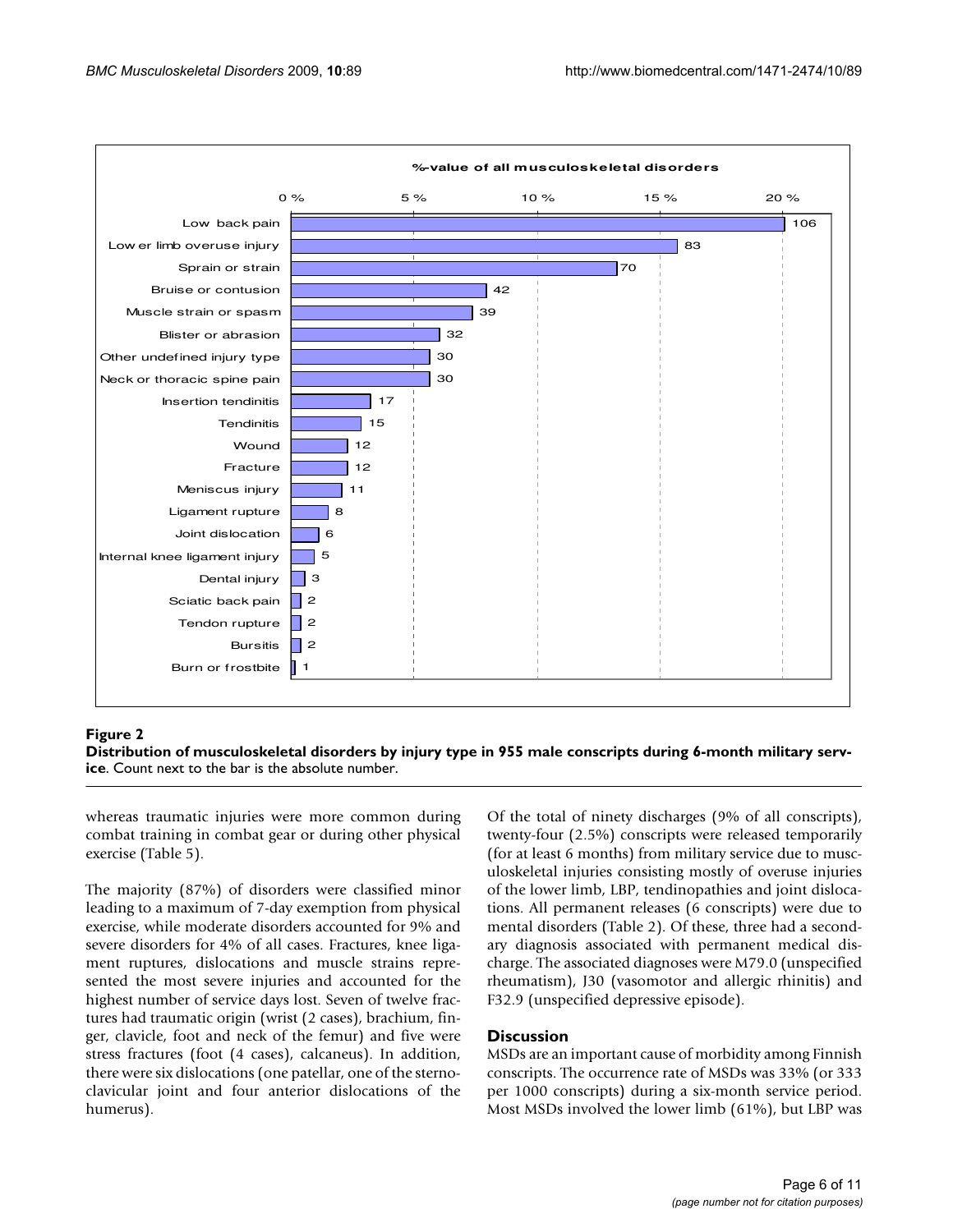

#### Distribution of musculoskeletal **Figure 3** disorders by anatomical location in 955 male conscripts during 6-month military service

**Distribution of musculoskeletal disorders by anatomical location in 955 male conscripts during 6-month military service**. Count next to the bar is the absolute number.

#### **Table 3: Proportions of acute and overuse-related musculoskeletal disorders in 955 male conscripts during 6-month military service.**

| Body part      | Acute |    | Overuse |    | <b>Total Number</b> |
|----------------|-------|----|---------|----|---------------------|
|                | n     | ℅  | n       | ℅  |                     |
| Back           | 43    | 33 | 89      | 67 | 132                 |
| Knee           | 42    | 35 | 78      | 65 | 120                 |
| Ankle          | 19    | 24 | 60      | 76 | 79                  |
| Foot           | 5     | 8  | 57      | 92 | 62                  |
| ALL BODY PARTS | 146   | 34 | 281     | 66 | 427                 |

The four most common body parts are shown in the table. In 10 cases the information considering the onset of the disorder remained unclear.

**Table 4: Proportions of new and recurrent musculoskeletal disorders in 955 male conscripts during 6-month military service.** 

| Body part      | New |    | Recurrent |    | <b>Total Number</b> |
|----------------|-----|----|-----------|----|---------------------|
|                | n   | %  | N         | ℅  |                     |
| Back           | 74  | 56 | 58        | 44 | 132                 |
| Knee           | 67  | 56 | 53        | 44 | 120                 |
| Ankle          | 66  | 84 | 13        | 16 | 79                  |
| Foot           | 54  | 87 | 8         | 13 | 62                  |
| ALL BODY PARTS | 284 | 66 | 145       | 34 | 429                 |

The four most common body parts are shown in the table. In 8 cases the information regarding recurrence of the disorder remained unclear.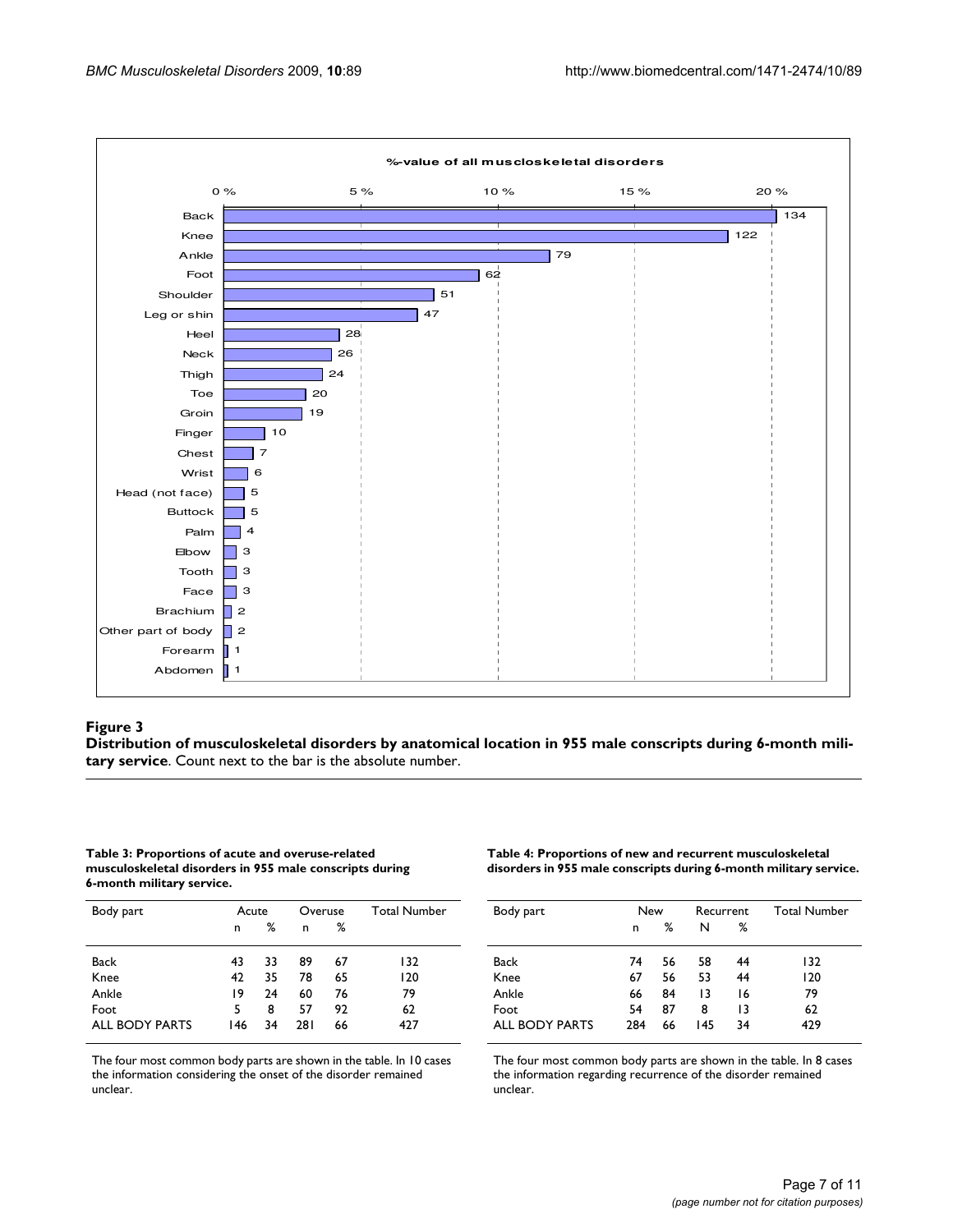| Associated activity            |     | Acute |      | Overuse | <b>Total Number</b> |
|--------------------------------|-----|-------|------|---------|---------------------|
|                                | n   | %     | N    | %       |                     |
| Combat training in combat gear | 59  | 36    | 107  | 64      | 166                 |
| March on foot or by bicycle    | 8   |       | l 10 | 93      | 118                 |
| During other physical exercise | 29  | 54    | 25   | 46      | 54                  |
| ALL ASSOCIATED ACTIVITIES      | 146 | 34    | 282  | 66      | 428                 |

**Table 5: Proportions of acute and overuse-related musculoskeletal disorders in 955 male conscripts during 6-month military service.** 

Three most common associated activities are shown in the table. In 9 cases activities associated with musculoskeletal disorder remained unclear.

also common. The high proportion of disorders affecting the low back and the lower limbs is noteworthy due to their commonly chronic nature causing time loss and premature releases from military service.

In the present study, the event-based incidence rate was 3.3 per 1000 person-days, which is slightly lower than in the two previous studies on conscripts [14,16]. Heir and Glomsaker (1996) monitored 6488 Army, Air Force and Navy conscripts during 6–10-wk period of military basic training in Norway and reported an incidence of approximately 4.2 per 1000 person-days for musculoskeletal injuries, including LBP. Rosendal et al. (2003) prospectively followed 330 Danish conscripts for 12 weeks in military basic training and reported an overall injury occurrence rate of 28% and a person-based incidence rate of approximately 3.5 per 1000 person-days. In the present study, complaints causing no time loss, like minor bruises, wounds and blisters not treated in the garrison clinic were not registered by medical staff, which may partly explain the difference in the occurrence rates between the studies. Also, the intensity of military training may be lower after the initial first weeks, which may be seen as lower injury rates during a longer follow-up time [20].

In this study, a peak of MSDs was seen during the basic training stage for conscripts arriving in July, but less clearly for those arriving in January. Since there were no significant differences between the batches considering the basic characteristics, it is suspected that this seasonal variation occurred due to environmental changes. Several explanations for the seasonal variation in the results may exist. Firstly, since the military training programmes for both arrivals were basically the same, winter may be a protective factor, as was also suggested in a previous Finnish conscript study [2]. A difference in strain may occur due to the winter environment when running and marching on foot are replaced by skiing which reduces the shock to the lower limbs. Also, snow, acting like a cushion, may reduce both traumatic and overuse-related MSDs. Knapik and colleagues [21] (2002) reported the same phenomenon indicating that injury incidence among US Army conscripts is higher in the summer than in the fall and suggested that environmental temperature may provide a partial explanation for the finding. In a large civilian study, a higher injury occurrence rate likewise appeared to be associated with higher environmental temperatures [22].

The high proportion of MSDs in the lower limb (61%) is consistent with the findings of several previous studies concerning military recruits [20,23-25] as well as conscripts in mandatory armies [2,14,16]. It seems that the military basic training exerts a load particularly on the lower limbs. Most conscripts are not used to marching long distances over rough terrains with a heavy load, which may be a factor behind overuse injuries [26]. According to a meta-analysis study, the best way to prevent lower limb fatigue fractures is to use shoes incorporating a proper shock absorbing cushion [27]. However, data concerning the use of custom-made or prefabricated insoles for reducing lower limb injuries in military recruits is conflicting [23,28-30]. Other methods proven to prevent physical activity-related injuries in randomised controlled trials include the use of external joint supports, neuromuscular training, controlled use of protective equipment, careful rehabilitation of injuries and gradual increase of physical exercise [23,29,31,32].

The high proportion of sprains, strains and lower limb overuse injuries is in accordance with previous studies [2,14,15,23,33,34]. Heir and Glomsaker (1996) reported similar results in Norwegian conscripts for LBP and knee overuse injuries. Hence, it seems that basic military training especially exposes conscripts to overuse injuries and LBP. In contrast, among the general population, only about 30% of physical activity-related injuries originate from overuse [35]. The observed high proportion of training-related disorders is in agreement with previous studies [30,36].

Considering that at the turn of the millennium a substantial rise (62%) was seen in the number of premature discharges due to MSDs [3], it was not surprising that MSDs and injuries emerged as an important cause for discharge in this study as well (27% of all premature discharges,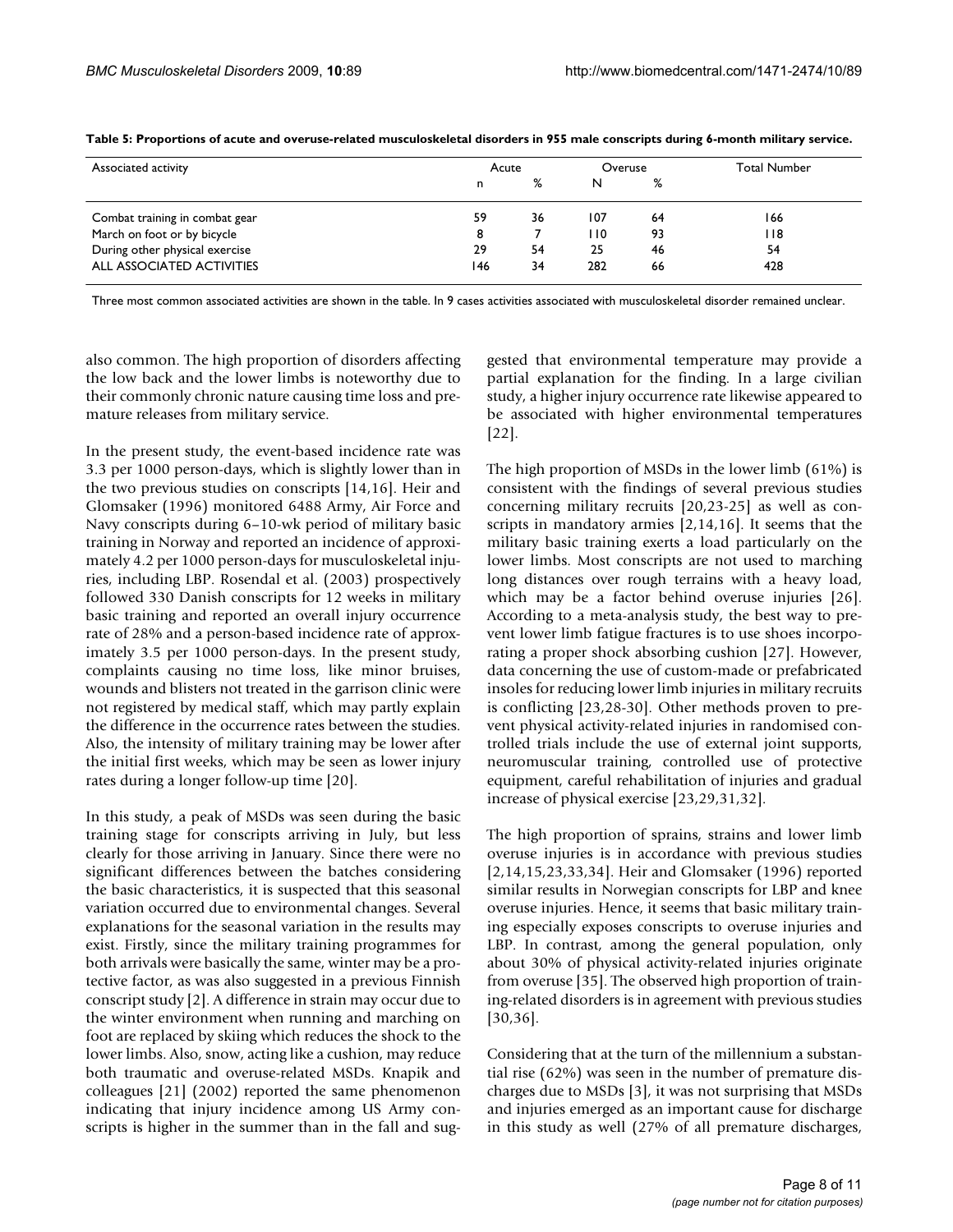Table 2). One explanation for the high occurrence of MSDs may be found in the changes implemented in the Finnish military service training programme in July 1998 which doubled the amount of physical exercise. On the other hand, the rise may be explained by conscripts being prematurely released from military service on minor grounds than before. In this study, 9% of all conscripts during the study year were prematurely discharged, which corresponds to the general level (8–10%) in the Finnish Defence Forces [3].

In the Finnish Defence Forces, the most common single reason behind medical discharges due to MSDs is LBP (21%), and the number of LBP-related discharges started to rise alarmingly in the late 1990s [3]. Chronic LBP is debilitating in military service and results in a notable increase in the use of health services [8]. However, severe low back disorders leading to hospitalisations are still rare in the early adulthood [37]. The present study indicated that a high proportion (44%) of back-related disorders were recurrent conditions and hence potential reasons for untimely discharge from military service. There is growing evidence that low back disorders occur where movement and motor control impairments appear as a result of abnormal tissue loading and pain. The consequences of these changes along with psychological and societal processes are potential factors behind the observed development [38-40]. Conscripts who suffer from chronic LBP before entering military service have a ten-fold higher risk to experience LBP during military service compared to the risk before the service [8]. This finding reflects the fact that basic military training is physically demanding for the back and requires an adequate level of physical fitness.

The mandatory military service in Finland differs from a recruit army system, such as in the United States, with respect to the number of conscripts, their quality and motivation, as well as the scope of the military programme. In a conscription army, the pace and content of military training have to be carefully adjusted to the fitness level of the conscripts. Combined with the short military service (180 days), this renders both the physical and military skill levels among conscripts lower than among their professional counterparts. Therefore, the results presented in this study cannot be directly extrapolated to a recruit army.

The present study had several strengths. First, the definition of MSD was clear and it was similarly understood by both the conscript himself and by the clinic physician or nurse, who treated and diagnosed the MSD and helped to fill the disorder questionnaire. Second, the participation rate was high (99%). Furthermore, the design of the study was a prospective follow-up of two successive batches of conscripts with the aim to provide information on the incidence of MSDs in an army environment during one whole year. The number of premature discharges (90 conscripts, 9%) from the military service during the study period may be considered a limitation of the study, as well as the descriptive nature of the study. In addition, since the threshold for seeking medical care may vary between individuals, some conscripts may have been more inclined to seek professional care than others.

The present study underlines the importance of MSDs as a cause of morbidity and premature discharge from military service in the Finnish Defence Forces. Given that the great majority (80%) of young men complete their military service in Finland, the high occurrence of MSDs in this population has an impact on public health. The current findings challenge the researchers and the military personnel to recognise and identify the risk factors in order to take preventive actions to decrease the number of MSDs among conscripts. Preventive measures during military service should be targeted at decreasing LBP and lower limb overuse injuries, because these represent the majority of MSDs and tend to have a chronic nature. The current best evidence for successful secondary prevention of LBP is provided by psychosocial and cognitive-behavioural interventions, as well as exercises enhancing motor control, flexibility and muscular strength and endurance of the trunk muscles [40-42]. However, as the efficiency of those programmes has not been well established, especially regarding early prevention of recurrence of LBP, more evidence is needed [42,43]. Knowledge of the risk factors and injury mechanism is an essential component for planning intervention programmes. The authors would recommend randomised controlled studies to provide more evidence from interventions before large scale prevention programmes are initiated in a military environment. In conclusion, preventive measures during military service should be targeted at decreasing LBP and lower limb overuse injuries, which are the largest burden among MSDs with tendency towards becoming chronic.

# **Conclusion**

In the present study two successive batches of physically active young conscripts were followed prospectively over a one year period. The observed high prevalence of MSDs in the lower back and lower limbs should be taken into account when planning prevention strategies. Fractures, knee ligament ruptures, dislocations and muscle strains accounted for the highest number of service days lost. Twenty-four (2.5%) out of 955 conscripts were prematurely discharged due to MSDs. Before initiating intervention programmes, risk factors and injury mechanisms leading to injuries and LBP need to be thoroughly assessed.

# **Competing interests**

The authors declare that they have no competing interests.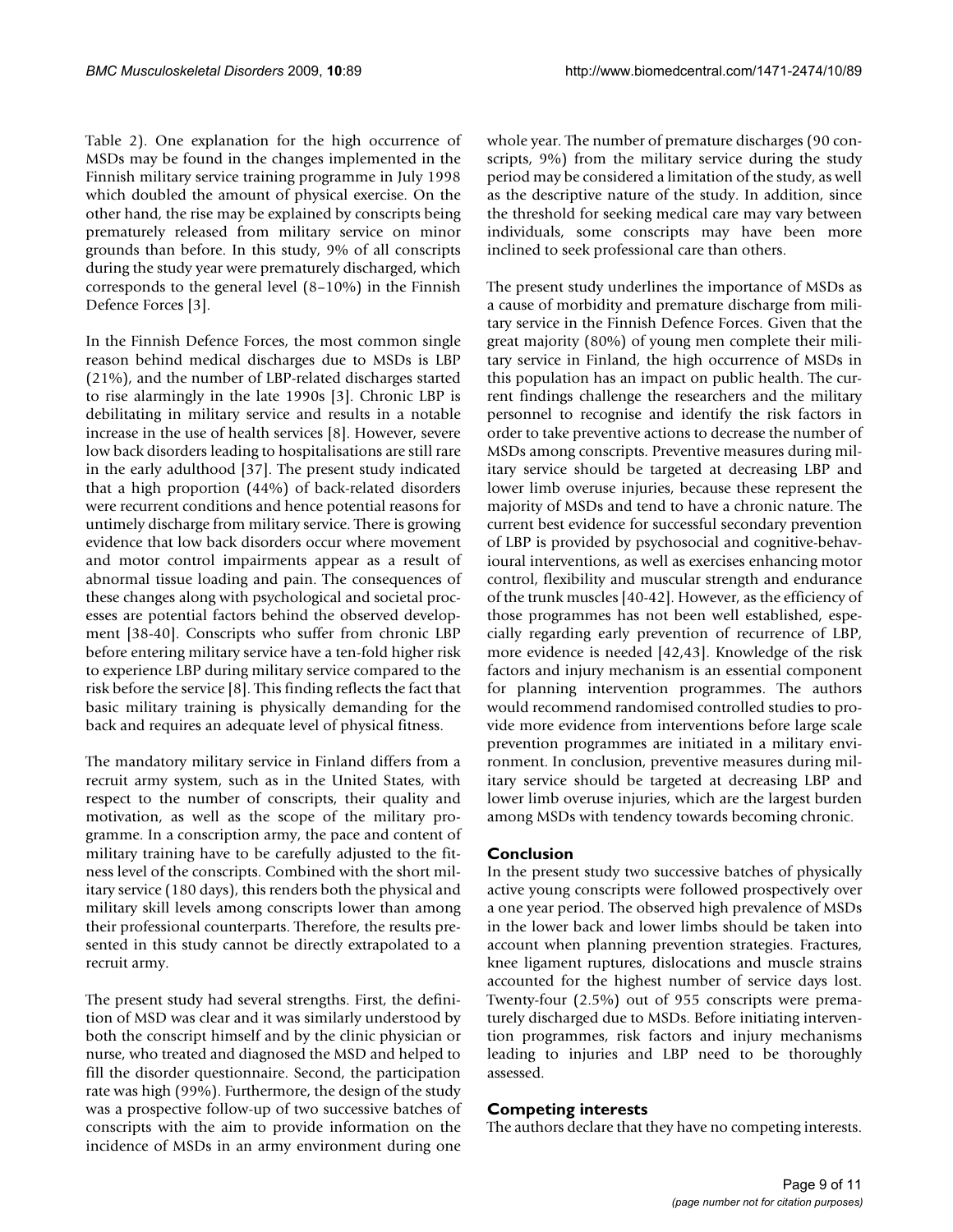# **Authors' contributions**

HT participated in manuscript writing, data analysis, interpretation and data acquisition. JS was the primary investigator together with JP. She initiated and conceptually designed the study and took part in data processing and manuscript writing. HP participated in study concept and design as well as manuscript reviewing. VMM took part in data analysis and interpretation and gave statistical expertise. He also participated in the study as a significant manuscript reviewer. OO revised the manuscript critically and took part in data analysis and interpretation. He also participated in the study concept and design. PV took part in designing the study and data acquisition. He also revised the manuscript critically. JP was the primary investigator together with JS. He initiated and conceptually designed the study and participated in manuscript writing, data analysis and interpretation. All authors have made substantive intellectual contributions to the study. All authors reviewed the article and gave the final approval of the manuscript.

## **Acknowledgements**

This study has been supported by the Scientific Advisory Board for Defence, Helsinki, Finland, the Ministry of Education, the Medical Research Fund of the Tampere University Hospital, Tampere, Finland, and the Centre for Military Medicine, Helsinki, Finland. We thank Marja Vajaranta from the University of Tampere for language checking.

#### **References**

- 1. Haskell WL, Lee IM, Pate RR, Powell KE, Blair SN, Franklin BA, Macera CA, Heath GW, Thompson PD, Bauman A: **[Physical activity](http://www.ncbi.nlm.nih.gov/entrez/query.fcgi?cmd=Retrieve&db=PubMed&dopt=Abstract&list_uids=17671237) [and public health: updated recommendation for adults from](http://www.ncbi.nlm.nih.gov/entrez/query.fcgi?cmd=Retrieve&db=PubMed&dopt=Abstract&list_uids=17671237) the American College of Sports Medicine and the American [Heart Association.](http://www.ncbi.nlm.nih.gov/entrez/query.fcgi?cmd=Retrieve&db=PubMed&dopt=Abstract&list_uids=17671237)** *Circulation* 2007, **116(9):**1081-93.
- 2. Mattila VM, Parkkari J, Korpela H, Pihlajamäki HK: **[Hospitalisation](http://www.ncbi.nlm.nih.gov/entrez/query.fcgi?cmd=Retrieve&db=PubMed&dopt=Abstract&list_uids=16162331) [for injuries among Finnish conscripts in 1990–1999.](http://www.ncbi.nlm.nih.gov/entrez/query.fcgi?cmd=Retrieve&db=PubMed&dopt=Abstract&list_uids=16162331)** *Accid Anal Prev* 2006, **38:**99-104.
- 3. Sahi T, Korpela H: **Varusmiespalveluksen keskeytyminen terveydellisistä syistä vuosina 1997–2000. [Interruptions in conscript service for health reasons in 1997–2000.] [In Finnish].** *Sotilaslääketieteen laitoksen julkaisuja* 2002, **1:**4-14.
- 4. Mattila VM, Kuronen P, Pihlajamaki H: **[Nature and risk factors of](http://www.ncbi.nlm.nih.gov/entrez/query.fcgi?cmd=Retrieve&db=PubMed&dopt=Abstract&list_uids=17786806) [injury hospitalization in young adults: a follow-up of 135,987](http://www.ncbi.nlm.nih.gov/entrez/query.fcgi?cmd=Retrieve&db=PubMed&dopt=Abstract&list_uids=17786806) [military conscripts.](http://www.ncbi.nlm.nih.gov/entrez/query.fcgi?cmd=Retrieve&db=PubMed&dopt=Abstract&list_uids=17786806)** *Scand J Public Health* 2007, **35(4):**418-423.
- 5. Savolainen S, Lehtomäki KM: **[Impulse noise and acute acoustic](http://www.ncbi.nlm.nih.gov/entrez/query.fcgi?cmd=Retrieve&db=PubMed&dopt=Abstract&list_uids=9187006) [trauma in Finnish conscripts. Number of shots fired and safe](http://www.ncbi.nlm.nih.gov/entrez/query.fcgi?cmd=Retrieve&db=PubMed&dopt=Abstract&list_uids=9187006) [distances.](http://www.ncbi.nlm.nih.gov/entrez/query.fcgi?cmd=Retrieve&db=PubMed&dopt=Abstract&list_uids=9187006)** *Scand Audiol* 1997, **26:**122-126.
- 6. Lehmuskallio E, Lindholm H, Koskenvuo K, Sarna S, Friberg O, Viljanen A: **[Frostbite of the face and ears: epidemiological study](http://www.ncbi.nlm.nih.gov/entrez/query.fcgi?cmd=Retrieve&db=PubMed&dopt=Abstract&list_uids=8541749) [of risk factors in Finnish conscripts.](http://www.ncbi.nlm.nih.gov/entrez/query.fcgi?cmd=Retrieve&db=PubMed&dopt=Abstract&list_uids=8541749)** *BMJ* 1995, **311:**1661-1663.
- 7. Visuri T, Maenpaa H: **[Patellar dislocation in army conscripts.](http://www.ncbi.nlm.nih.gov/entrez/query.fcgi?cmd=Retrieve&db=PubMed&dopt=Abstract&list_uids=12125843)** *Mil Med* 2002, **167:**537-540.
- 8. Ulaska J, Visuri T, Pulkkinen P, Pekkarinen H: **[Impact of chronic](http://www.ncbi.nlm.nih.gov/entrez/query.fcgi?cmd=Retrieve&db=PubMed&dopt=Abstract&list_uids=11469033) [low back pain on military service.](http://www.ncbi.nlm.nih.gov/entrez/query.fcgi?cmd=Retrieve&db=PubMed&dopt=Abstract&list_uids=11469033)** *Mil Med* 2001, **166(7):**607-11.
- 9. Salminen ST, Pihlajamäki HK, Visuri TI, Bostman OM: **Displaced fatigue fractures of the femoral shaft.** *Clin Orthopaed Rel Res* 2003:250-259.
- 10. Niva M: **Fatigue bone stress injuries of the lower extremities in Finnish conscripts.** In *PhD thesis* University of Helsinki; 2006.
- 11. Pihlajamaki HK, Ruohola JP, Kiuru MJ, Visuri TI: **[Displaced femoral](http://www.ncbi.nlm.nih.gov/entrez/query.fcgi?cmd=Retrieve&db=PubMed&dopt=Abstract&list_uids=16951116) [neck fatigue fractures in military recruits.](http://www.ncbi.nlm.nih.gov/entrez/query.fcgi?cmd=Retrieve&db=PubMed&dopt=Abstract&list_uids=16951116)** *J Bone Joint Surg Am* 2006, **88(9):**1989-1997.
- 12. Pihlajamaki HK, Ruohola JP, Weckstrom M, Kiuru MJ, Visuri TI: **[Long-term outcome of undisplaced fatigue fractures of the](http://www.ncbi.nlm.nih.gov/entrez/query.fcgi?cmd=Retrieve&db=PubMed&dopt=Abstract&list_uids=17159166) [femoral neck in young male adults.](http://www.ncbi.nlm.nih.gov/entrez/query.fcgi?cmd=Retrieve&db=PubMed&dopt=Abstract&list_uids=17159166)** *J Bone Joint Surg Br* 2006, **88(12):**1574-1579.
- 13. Ruohola JP: **Fatigue fractures in military conscripts: A study on risk factors, diagnostics and long-term consequences.** In *PhD thesis* University of Helsinki; 2007.
- 14. Heir T, Glomsaker P: **[Epidemiology of musculoskeletal injuries](http://www.ncbi.nlm.nih.gov/entrez/query.fcgi?cmd=Retrieve&db=PubMed&dopt=Abstract&list_uids=8827849) [among Norwegian conscripts undergoing basic military](http://www.ncbi.nlm.nih.gov/entrez/query.fcgi?cmd=Retrieve&db=PubMed&dopt=Abstract&list_uids=8827849) [training.](http://www.ncbi.nlm.nih.gov/entrez/query.fcgi?cmd=Retrieve&db=PubMed&dopt=Abstract&list_uids=8827849)** *Scand J Med Sci Sports* 1996, **6(3):**186-191.
- 15. Heir T, Eide G: **[Injury proneness in infantry conscripts under](http://www.ncbi.nlm.nih.gov/entrez/query.fcgi?cmd=Retrieve&db=PubMed&dopt=Abstract&list_uids=9338950)[going a physical training programme: smokeless tobacco](http://www.ncbi.nlm.nih.gov/entrez/query.fcgi?cmd=Retrieve&db=PubMed&dopt=Abstract&list_uids=9338950) use, higher age, and low levels of physical fitness are risk fac[tors.](http://www.ncbi.nlm.nih.gov/entrez/query.fcgi?cmd=Retrieve&db=PubMed&dopt=Abstract&list_uids=9338950)** *Scand J Med Sci Sports* 1997, **7(5):**304-11.
- 16. Rosendal L, Langberg H, Skov-Jensen A, Kjaer M: **[Incidence of](http://www.ncbi.nlm.nih.gov/entrez/query.fcgi?cmd=Retrieve&db=PubMed&dopt=Abstract&list_uids=12792210) [injury and physical performance adaptations during military](http://www.ncbi.nlm.nih.gov/entrez/query.fcgi?cmd=Retrieve&db=PubMed&dopt=Abstract&list_uids=12792210) [training.](http://www.ncbi.nlm.nih.gov/entrez/query.fcgi?cmd=Retrieve&db=PubMed&dopt=Abstract&list_uids=12792210)** *Clin J Sport Med* 2003, **13:**157-163.
- 17. Soligard T, Myklebust G, Steffen K, Holme I, Silvers H, Bizzini M, Junge A, Dvorak J, Bahr R, Andersen TE: **[Comprehensive warm-up pro](http://www.ncbi.nlm.nih.gov/entrez/query.fcgi?cmd=Retrieve&db=PubMed&dopt=Abstract&list_uids=19066253)[gramme to prevent injuries in young female footballers:](http://www.ncbi.nlm.nih.gov/entrez/query.fcgi?cmd=Retrieve&db=PubMed&dopt=Abstract&list_uids=19066253) [cluster randomised controlled trial.](http://www.ncbi.nlm.nih.gov/entrez/query.fcgi?cmd=Retrieve&db=PubMed&dopt=Abstract&list_uids=19066253)** *BMJ* 2008, **337:**a2469.
- 18. Requa RK, Garrick JG: **Adult Recreational Fitness.** In *Epidemiology of Sport Injuries* 1st edition. Edited by: Caine DJ, Caine CG, Lindner KJ. Champaign (IL): Human Kinetics; 1996:14-28.
- 19. Ekstrand J, Gillquist J: **[Soccer injuries and their mechanisms: a](http://www.ncbi.nlm.nih.gov/entrez/query.fcgi?cmd=Retrieve&db=PubMed&dopt=Abstract&list_uids=6621313) [prospective study.](http://www.ncbi.nlm.nih.gov/entrez/query.fcgi?cmd=Retrieve&db=PubMed&dopt=Abstract&list_uids=6621313)** *Med Sci Sports Exerc* 1983, **15(3):**267-70.
- 20. Almeida SA, Williams KM, Shaffer RA, Brodine SK: **[Epidemiological](http://www.ncbi.nlm.nih.gov/entrez/query.fcgi?cmd=Retrieve&db=PubMed&dopt=Abstract&list_uids=10449021) [patterns of musculoskeletal injuries and physical training.](http://www.ncbi.nlm.nih.gov/entrez/query.fcgi?cmd=Retrieve&db=PubMed&dopt=Abstract&list_uids=10449021)** *Med Sci Sports Exerc* 1999, **31:**1176-1182.
- Knapik JJ, Canham-Chervak M, Hauret K, Laurin MJ, Hoedebecke E, Craig S, Montain SJ: **[Seasonal variations in injury rates during](http://www.ncbi.nlm.nih.gov/entrez/query.fcgi?cmd=Retrieve&db=PubMed&dopt=Abstract&list_uids=12005127) [US Army Basic Combat Training.](http://www.ncbi.nlm.nih.gov/entrez/query.fcgi?cmd=Retrieve&db=PubMed&dopt=Abstract&list_uids=12005127)** *Ann Occup Hyg* 2002, **46(1):**15-23.
- 22. Bhattacharyya T, Millham FH: **[Relationship between weather and](http://www.ncbi.nlm.nih.gov/entrez/query.fcgi?cmd=Retrieve&db=PubMed&dopt=Abstract&list_uids=11468478) [seasonal factors and trauma admission volume at a Level I](http://www.ncbi.nlm.nih.gov/entrez/query.fcgi?cmd=Retrieve&db=PubMed&dopt=Abstract&list_uids=11468478) [trauma center.](http://www.ncbi.nlm.nih.gov/entrez/query.fcgi?cmd=Retrieve&db=PubMed&dopt=Abstract&list_uids=11468478)** *J Trauma* 2001, **51(1):**118-122.
- 23. Kaufman KR, Brodine S, Shaffer R: **[Military training-related inju](http://www.ncbi.nlm.nih.gov/entrez/query.fcgi?cmd=Retrieve&db=PubMed&dopt=Abstract&list_uids=10736541)[ries: surveillance, research, and prevention.](http://www.ncbi.nlm.nih.gov/entrez/query.fcgi?cmd=Retrieve&db=PubMed&dopt=Abstract&list_uids=10736541)** *Am J Prev Med* 2000, **18(3 Suppl):**54-63.
- 24. Piantida NA, Knapik JJ, Brannen S, O'Connor F: **[Injuries during](http://www.ncbi.nlm.nih.gov/entrez/query.fcgi?cmd=Retrieve&db=PubMed&dopt=Abstract&list_uids=10920649) [Marine Corps officer basic training.](http://www.ncbi.nlm.nih.gov/entrez/query.fcgi?cmd=Retrieve&db=PubMed&dopt=Abstract&list_uids=10920649)** *Mil Med* 2000, **165:**515-520.
- 25. Snedecor MR, Boudreau CF, Ellis BE, Schulman J, Hite M, Chambers B: **[U.S. Air Force recruit injury and health study.](http://www.ncbi.nlm.nih.gov/entrez/query.fcgi?cmd=Retrieve&db=PubMed&dopt=Abstract&list_uids=10736549)** *Am J Prev Med* 2000, **18:**129-140.
- 26. Santtila M, Kyrolainen H, Vasankari T, Tiainen S, Palvalin K, Hakkinen A, Hakkinen K: **[Physical fitness profiles in young Finnish men](http://www.ncbi.nlm.nih.gov/entrez/query.fcgi?cmd=Retrieve&db=PubMed&dopt=Abstract&list_uids=17095934) [during the years 1975–2004.](http://www.ncbi.nlm.nih.gov/entrez/query.fcgi?cmd=Retrieve&db=PubMed&dopt=Abstract&list_uids=17095934)** *Med Sci Sports Exerc* 2006, **38(11):**1990-1994.
- 27. Gillespie WJ, Grant I: **Interventions for preventing and treating stress fractures and stress reactions of bone of the lower limbs in young adults.** *Cochrane Database of Systematic Reviews* 2000:CD000450.
- 28. Gardner LI Jr, Dziados JE, Jones BH, Brundage JF, Harris JM, Sullivan R, Gill P: **[Prevention of lower extremity stress fractures: a](http://www.ncbi.nlm.nih.gov/entrez/query.fcgi?cmd=Retrieve&db=PubMed&dopt=Abstract&list_uids=3056045) [controlled trial of a shock absorbent insole.](http://www.ncbi.nlm.nih.gov/entrez/query.fcgi?cmd=Retrieve&db=PubMed&dopt=Abstract&list_uids=3056045)** *Am J Public Health* 1988, **78(12):**1563-1567.
- 29. Aaltonen S, Karjalainen H, Heinonen A, Parkkari J, Kujala UM: **[Pre](http://www.ncbi.nlm.nih.gov/entrez/query.fcgi?cmd=Retrieve&db=PubMed&dopt=Abstract&list_uids=17698680)[vention of sports injuries: systematic review of randomized](http://www.ncbi.nlm.nih.gov/entrez/query.fcgi?cmd=Retrieve&db=PubMed&dopt=Abstract&list_uids=17698680) [controlled trials.](http://www.ncbi.nlm.nih.gov/entrez/query.fcgi?cmd=Retrieve&db=PubMed&dopt=Abstract&list_uids=17698680)** *Arch Intern Med* 2007, **167(15):**1585-92.
- 30. Jones BH, Knapik J: [Physical training and exercise-related inju](http://www.ncbi.nlm.nih.gov/entrez/query.fcgi?cmd=Retrieve&db=PubMed&dopt=Abstract&list_uids=10091275)**[ries. Surveillance, research and injury prevention in military](http://www.ncbi.nlm.nih.gov/entrez/query.fcgi?cmd=Retrieve&db=PubMed&dopt=Abstract&list_uids=10091275) [populations.](http://www.ncbi.nlm.nih.gov/entrez/query.fcgi?cmd=Retrieve&db=PubMed&dopt=Abstract&list_uids=10091275)** *Sports Med* 1999, **27(2):**111-125.
- 31. Parkkari J, Kannus P, Kujala U, Palvanen M, Järvinen M: **Liikuntavammat ja niiden ehkäisy [Physical activity injuries and their prevention] [In Finnish].** *Lääkärilehti* 2003, **58(1):**71-76.
- 32. Parkkari J, Kujala UM, Kannus P: **[Is it possible to prevent sports](http://www.ncbi.nlm.nih.gov/entrez/query.fcgi?cmd=Retrieve&db=PubMed&dopt=Abstract&list_uids=11735682) [injuries? Review of controlled clinical trials and recommen](http://www.ncbi.nlm.nih.gov/entrez/query.fcgi?cmd=Retrieve&db=PubMed&dopt=Abstract&list_uids=11735682)[dations for future work.](http://www.ncbi.nlm.nih.gov/entrez/query.fcgi?cmd=Retrieve&db=PubMed&dopt=Abstract&list_uids=11735682)** *Sports Medicine* 2001, **31(14):**985-95.
- 33. Jones BH, Cowan DN, Tomlinson JP, Robinson JR, Polly DW, Frykman PN: **[Epidemiology of injuries associated with physical](http://www.ncbi.nlm.nih.gov/entrez/query.fcgi?cmd=Retrieve&db=PubMed&dopt=Abstract&list_uids=8450721) [training among young men in the army.](http://www.ncbi.nlm.nih.gov/entrez/query.fcgi?cmd=Retrieve&db=PubMed&dopt=Abstract&list_uids=8450721)** *Med Sci Sports Exerc* 1993, **25(2):**197-203.
- 34. Songer TJ, LaPorte RE: **[Disabilities due to injury in the military.](http://www.ncbi.nlm.nih.gov/entrez/query.fcgi?cmd=Retrieve&db=PubMed&dopt=Abstract&list_uids=10736539)** *Am J Prev Med* 2000, **18(3 Suppl):**33-40.
- 35. Parkkari J, Kannus P, Natri A, Lapinleimu I, Palvanen M, Heiskanen M, Vuori I, Jarvinen M: **[Active living and injury risk.](http://www.ncbi.nlm.nih.gov/entrez/query.fcgi?cmd=Retrieve&db=PubMed&dopt=Abstract&list_uids=15088246)** *Int J Sports Med* 2004, **25(3):**209-216.
- Reynolds KL, Heckel HA, Witt CE, Martin JW, Pollard JA, Knapik JJ, Jones BH: **[Cigarette smoking, physical fitness, and injuries in](http://www.ncbi.nlm.nih.gov/entrez/query.fcgi?cmd=Retrieve&db=PubMed&dopt=Abstract&list_uids=7917440) [infantry soldiers.](http://www.ncbi.nlm.nih.gov/entrez/query.fcgi?cmd=Retrieve&db=PubMed&dopt=Abstract&list_uids=7917440)** *Am J Prev Med* 1994, **10(3):**145-150.